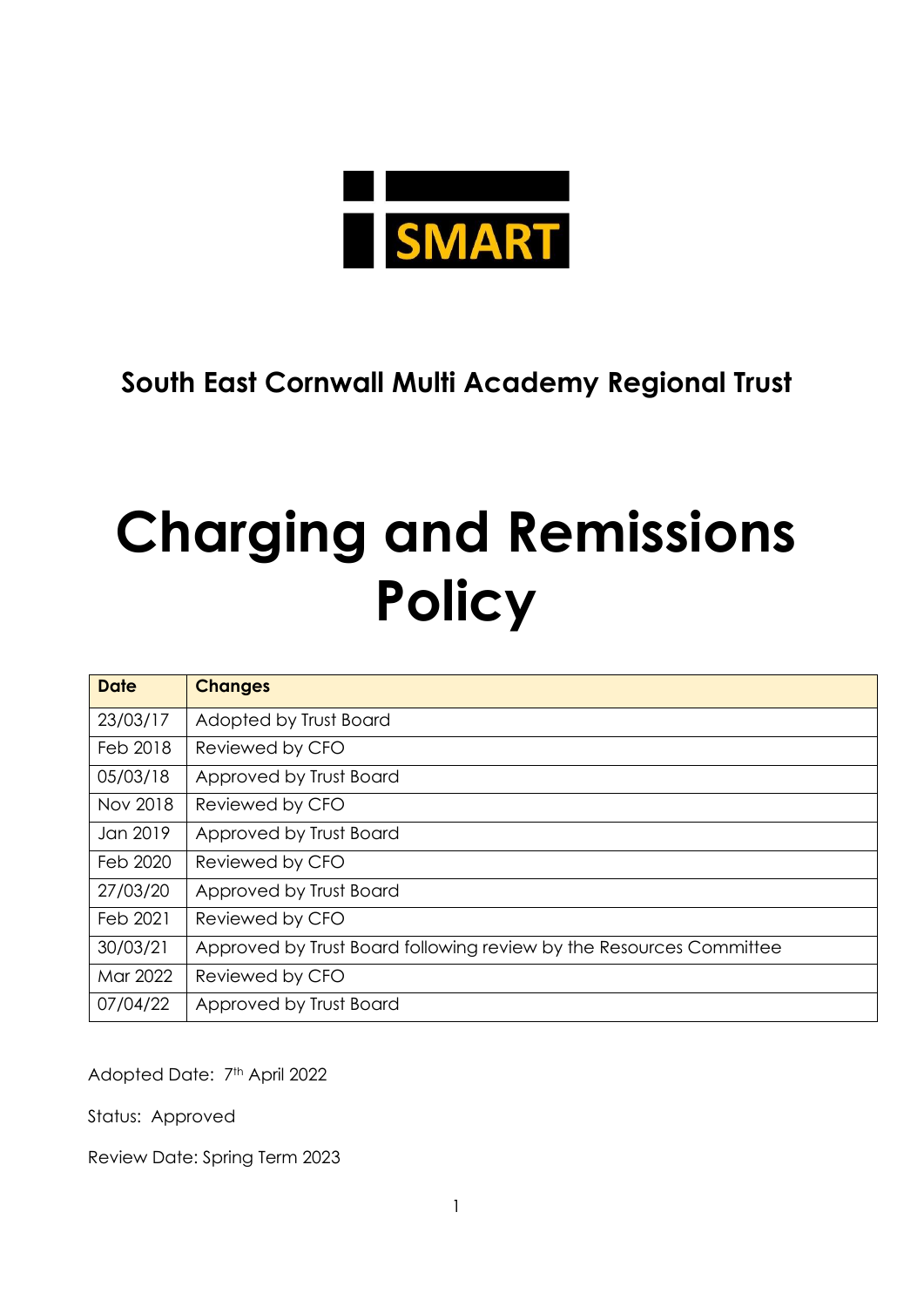# **Contents**

| Introduction                                                 | 3                        |
|--------------------------------------------------------------|--------------------------|
| For non-residential educational visits mainly in school time | 3                        |
| For residential visits and fieldwork, mainly in school time  | 3                        |
| Educational visits mainly outside school time                | $\boldsymbol{\varDelta}$ |
| Other                                                        |                          |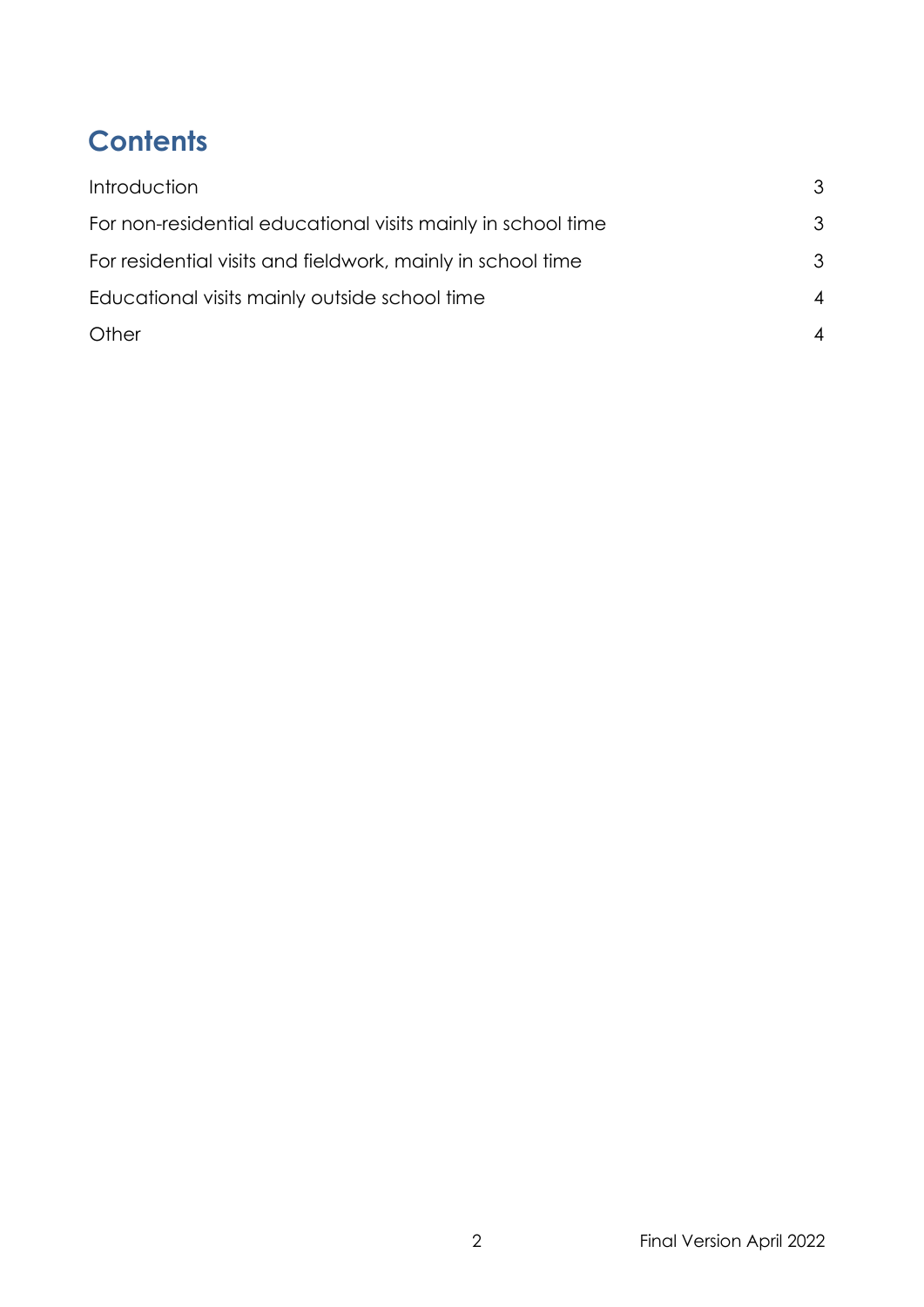# <span id="page-2-0"></span>**Introduction**

The Trust believes that all students should have an equal opportunity to benefit from school activities and visits (curricular and extracurricular). It recognises that there are a number of activities that will only take place if parental contributions are available but it stresses that no student should be excluded from any activity because of the inability or unwillingness of their parents/carers to pay such a contribution.

This policy has been drawn up in accordance with Section 457 of the Education Act, 1996 as amended by section 200 of the Education Act 2002 which requires academies to have a policy on charging and remissions for academy activities. It describes how we do our best to ensure a good range of visits and activities are offered and, at the same time, try to minimise the financial barriers which may prevent some students taking full advantage of the opportunities.

#### <span id="page-2-1"></span>**For non-residential educational visits mainly in school time**

It is the intention of the Trust to invite voluntary contributions toward the cost of visits which take place wholly or mainly during school hours and which may, or may not, be provided as part of the syllabus for a prescribed public examination and may, or may not, be required in order to fulfil statutory duties relating to the National Curriculum or to religious studies. The cost could include travel, insurance and admission charges.

#### <span id="page-2-2"></span>**For residential visits and fieldwork, mainly in school time**

It is the intention of the Trust to charge the full cost of board and lodging on visits taking place wholly or mainly during school hours, or if out of school hours, provided as part of the syllabus, for a prescribed public examination or required in order to fulfil statutory duties relating to the National Curriculum or to religious studies. Where the parents are in receipt of income support, income related employment and support allowance, guaranteed element of state pension credit, universal credit, jobseeker's allowance (income based), child tax credit (but only when the recipient does not also receive working tax credit and has an annual income of less than £16,190), support under Part VI of the Immigration and Asylum Act 1999 or disability working allowance, universal credit (if the application was made on or after 1 April 2018, the family's income must be less than £7,400 per annum after tax and not including any benefits), the board and lodging charges must be remitted, and this cost will have to be met from within the schools' funds i.e. for educational activities the subsidy may come from the delegated grant; for social activities the subsidy may come from the schools' unrestricted funds (these can also be used for education activities).

The cost of transport, insurance, admission charges, etc. incurred during residential trips may not, however, be charged, although voluntary contributions may, of course, be requested and could become a necessary pre-requisite for the visit taking place.